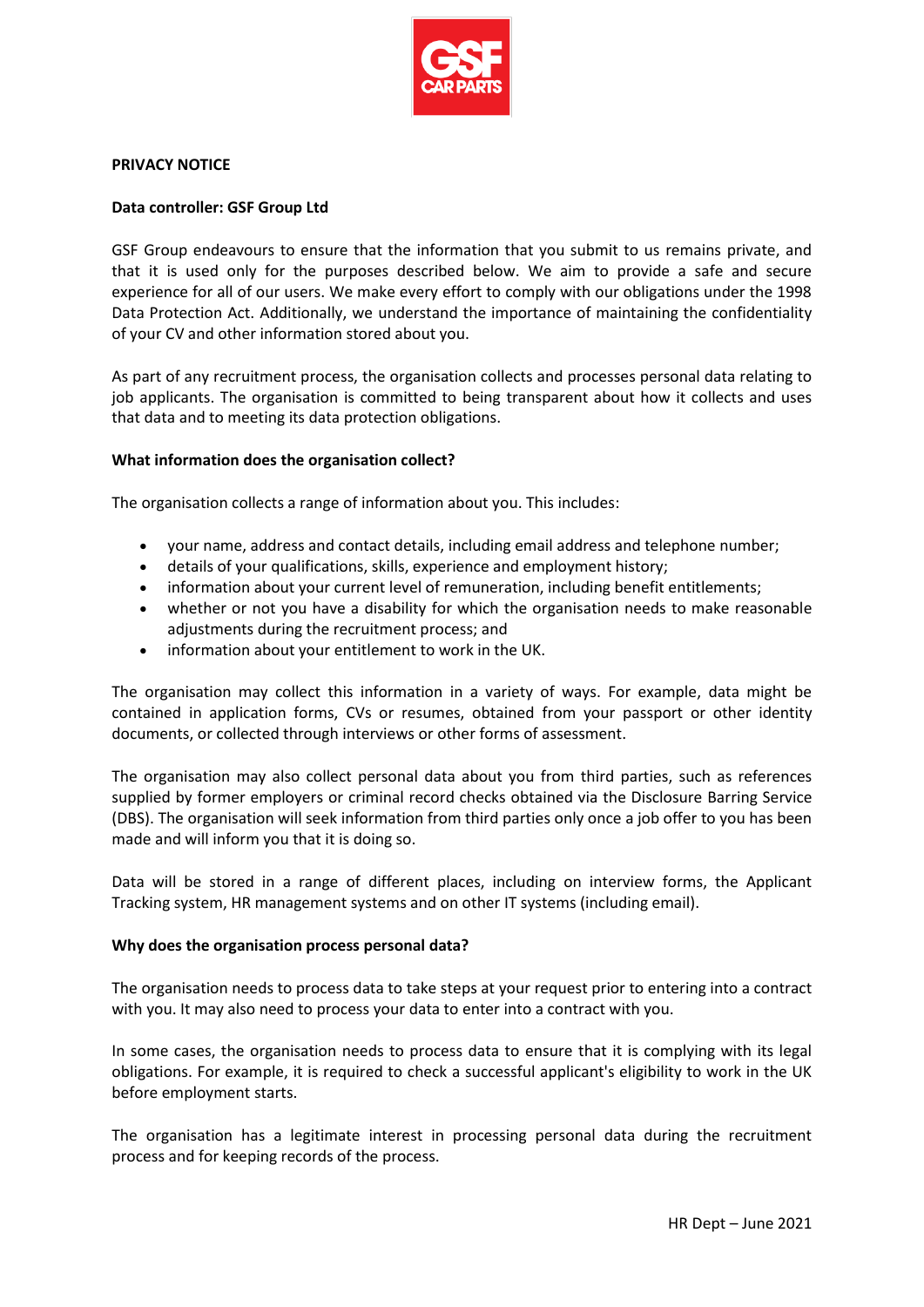

Processing data from job applicants allows the organisation to manage the recruitment process, assess and confirm a candidate's suitability for employment and decide to whom to offer a job. The organisation may also need to process data from job applicants to respond to and defend against legal claims.

The organisation may process special categories of data, such as information about ethnic origin, sexual orientation or religion or belief, to monitor recruitment statistics. It may also collect information about whether or not applicants are disabled to make reasonable adjustments for candidates who have a disability. The organisation processes such information to carry out its obligations and exercise specific rights in relation to employment.

For some roles, the organisation is obliged to seek information about criminal convictions and offences. Where the organisation seeks this information, it does so because it is necessary for it to carry out its obligations and exercise specific rights in relation to employment.

The organisation will not use your data for any purpose other than the recruitment exercise for which you have applied.

# **OR**

If your application is unsuccessful, the organisation may keep your personal data on file in case there are future employment opportunities for which you may be suited. The organisation will ask for your consent before it keeps your data for this purpose and you are free to withdraw your consent at any time.

# **Who has access to data?**

Your information may be shared internally for the purposes of the recruitment exercise. This includes members of the HR and recruitment team, interviewers involved in the recruitment process, hiring managers in the business area with a vacancy and IT staff if access to the data is necessary for the performance of their roles.

The organisation will not share your data with third parties, unless your application for employment is successful and it makes you an offer of employment. The organisation will then share your data with former employers to obtain references for you and background check providers to obtain necessary checks needed for certain roles.

Your data may be transferred outside the European Economic Area (EEA) to Hiring Managers based within Uni-Select.

# **How does the organisation protect data?**

The organisation takes the security of your data seriously. It has internal policies and controls in place to ensure that your data is not lost, accidentally destroyed, misused or disclosed, and is not accessed except by our employees in the proper performance of their duties.